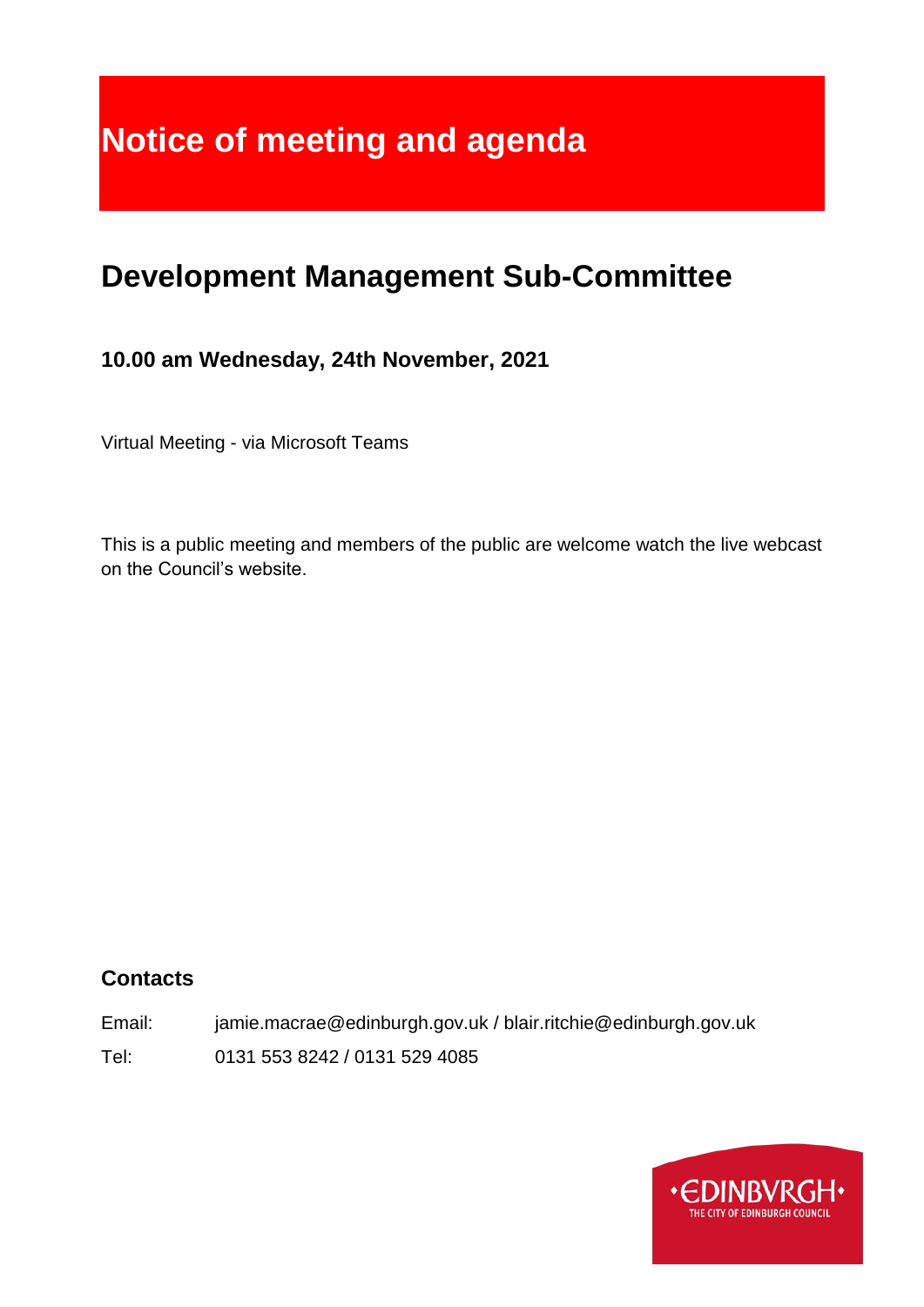### **1. Order of business**

- **1.1** Including any notices of motion, hearing requests from ward councillors and any other items of business submitted as urgent for consideration at the meeting.
- **1.2** Any member of the Council can request a Hearing if an item raises a local issue affecting their ward. Members of the Sub-Committee can request a presentation on any items in part 4 or 5 of the agenda. Members must advise Committee Services of their request by no later than **1.00pm on Monday 22 November 2021** (see contact details in the further information section at the end of this agenda).
- **1.3** If a member of the Council has submitted a written request for a hearing to be held on an application that raises a local issue affecting their ward, the Development Management Sub-Committee will decide after receiving a presentation on the application whether or not to hold a hearing based on the information submitted. All requests for hearings will be notified to members prior to the meeting.

#### **2. Declaration of interests**

**2.1** Members should declare any financial and non-financial interests they have in the items of business for consideration, identifying the relevant agenda item and the nature of their interest.

#### **3. Minutes**

**3.1** Minutes of Previous Meeting of Development Management Sub-Committee of 10 November 2021 – submitted for approval as a correct record  $9 - 16$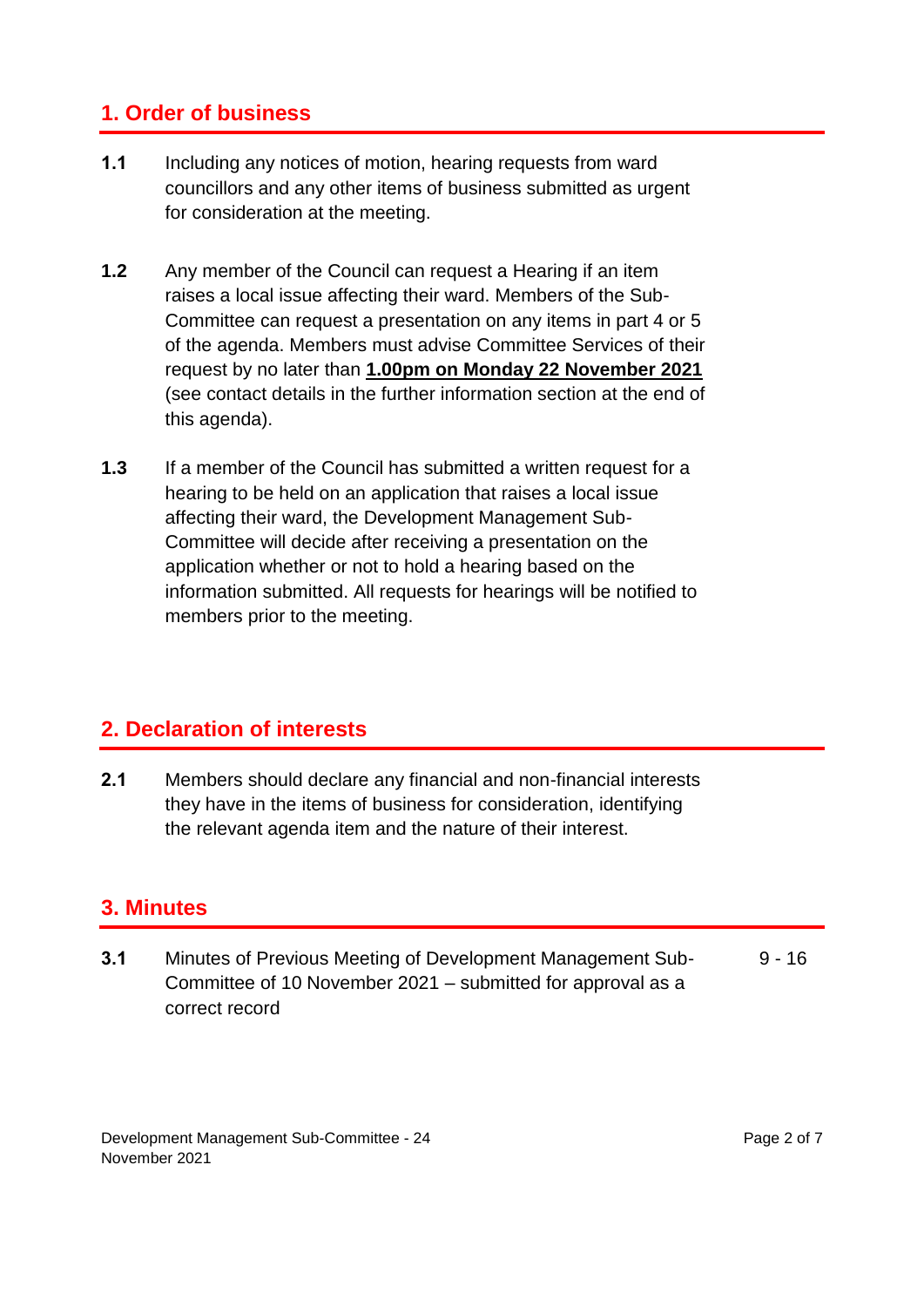## **4. General Applications, Miscellaneous Business and Pre-Application Reports**

**The key issues for the Pre-Application reports and the recommendation by the Chief Planning Officer or other Chief Officers detailed in their reports on applications will be approved without debate unless the Clerk to the meeting indicates otherwise during "Order of Business" at item 1.** 

- **4.1** 13 Ashville Terrace, Edinburgh To form hard standing in the front garden to create a driveway with entrance gates (in part retrospect) - application no. 21/02915/FUL - Report by the Chief Planning Officer
- **4.2** 1B Fingal Place, Edinburgh Change of the use from a residential property to a commercial short term visitor self-catering accommodation - application no. 21/04512/FUL - Report by the Chief Planning Officer 17 - 28

It is recommended that this application be **REFUSED.**

**4.3** 43 - 45 Salisbury Road, Edinburgh - Installation of external ducts - application no. 21/02182/FUL - Report by the Chief Planning **Officer** 29 - 42

It is recommended that this application be **GRANTED.**

**4.4** 43 - 45 Salisbury Road, Edinburgh - Installation of external ducts - application no. 21/02181/LBC - Report by the Chief Planning **Officer** 43 - 52

It is recommended that this application be **GRANTED.**

**4.5** St James Square (Proposed Festival Event Space At), Edinburgh - Use of St James Square as a festive events space, including erection of temporary structures, stage, enclosures and other associated works. Permission sought for four years (2021/22, 2022/23, 2023/24 and 2024/25) - application no. 21/05177/FUL - Report by the Chief Planning Officer 53 - 68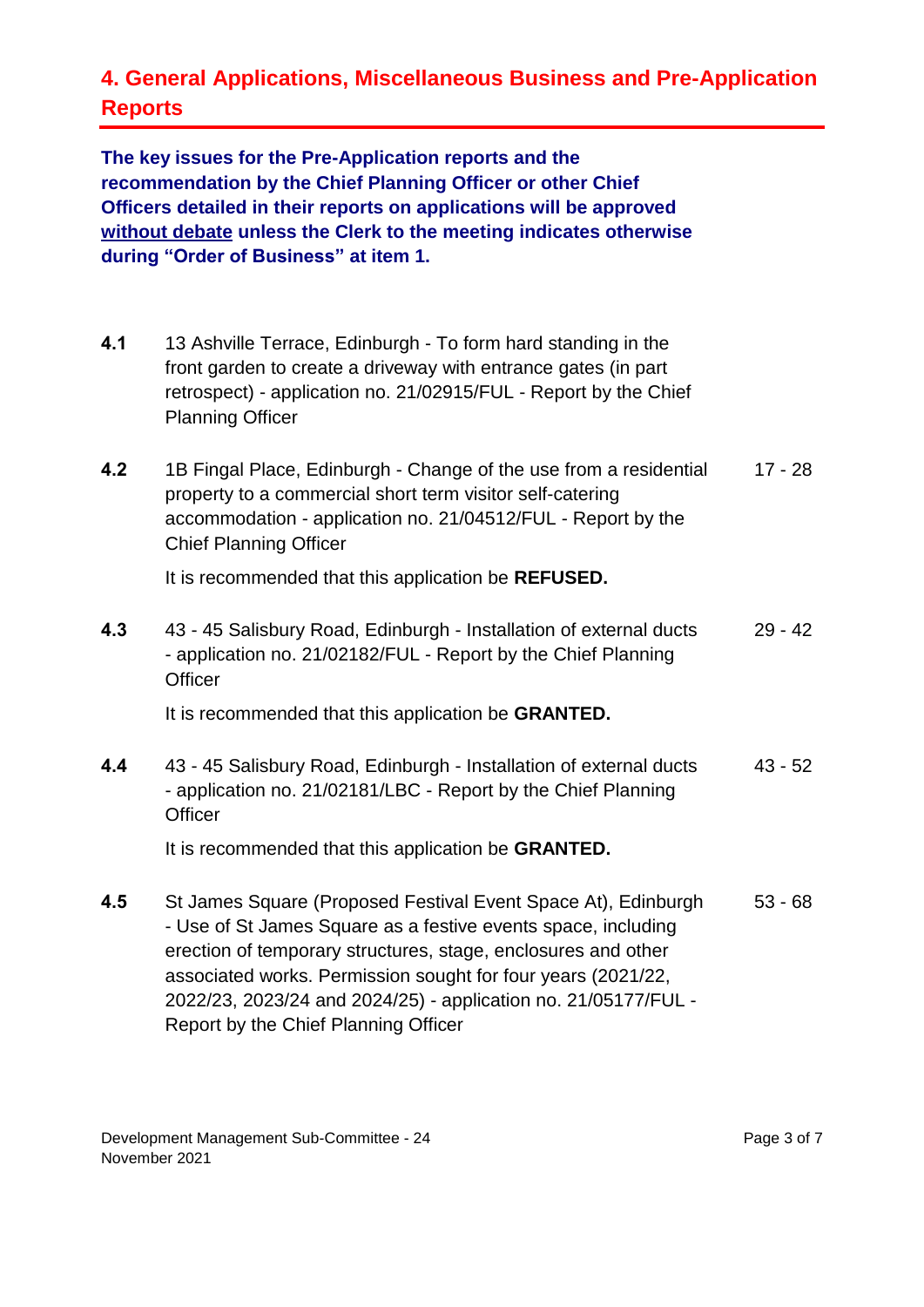It is recommended that this application be **GRANTED.**

#### **5. Returning Applications**

**These applications have been discussed previously by the Sub-Committee. A decision to grant, refuse or continue consideration will be made following a presentation by the Chief Planning Officer and discussion on each item.**

**5.1** Redhall House Drive, Edinburgh - Alteration and conversion of existing building to form six duplex apartments, the erection of a detached garage block accommodating six garages, and the erection of two detached dwelling houses with all associated site development works and landscaping - application no. 18/09642/FUL - Report by the Chief Planning Officer 69 - 72

It is recommended that this application be **GRANTED.**

#### **6. Applications for Hearing**

#### **The Chief Planning Officer has identified the following applications as meeting the criteria for Hearings. The protocol note by the Head of Strategy and Insight sets out the procedure for the hearing.**

| 6.1 | 35-36 St Andrew Square, Edinburgh - application no.<br>18/04657/FUL, 18/07730/LBC and 18/07127/LBC - Protocol Note<br>by the Service Director, Legal and Assurance – Report by                                                                                                                                                                                         | 73 - 76     |
|-----|------------------------------------------------------------------------------------------------------------------------------------------------------------------------------------------------------------------------------------------------------------------------------------------------------------------------------------------------------------------------|-------------|
| 6.2 | 35 - 36 St Andrew Square, Edinburgh - Erection of music and<br>performing arts venue with licensed café/restaurant and bar<br>facilities, and related arrangements for infrastructure, demolitions,<br>and other works. (See Cover Letter for full statutory description)<br>(amended) - application no. 18/04657/FUL - Report by the Chief<br><b>Planning Officer</b> | 77 - 202    |
|     | It is recommended that this application be <b>GRANTED</b> .                                                                                                                                                                                                                                                                                                            |             |
| 6.3 | 35 - 36 St Andrew Square, Edinburgh - Proposed demolitions,<br>alterations, remodelling and erection of extension to the listed                                                                                                                                                                                                                                        | $203 - 274$ |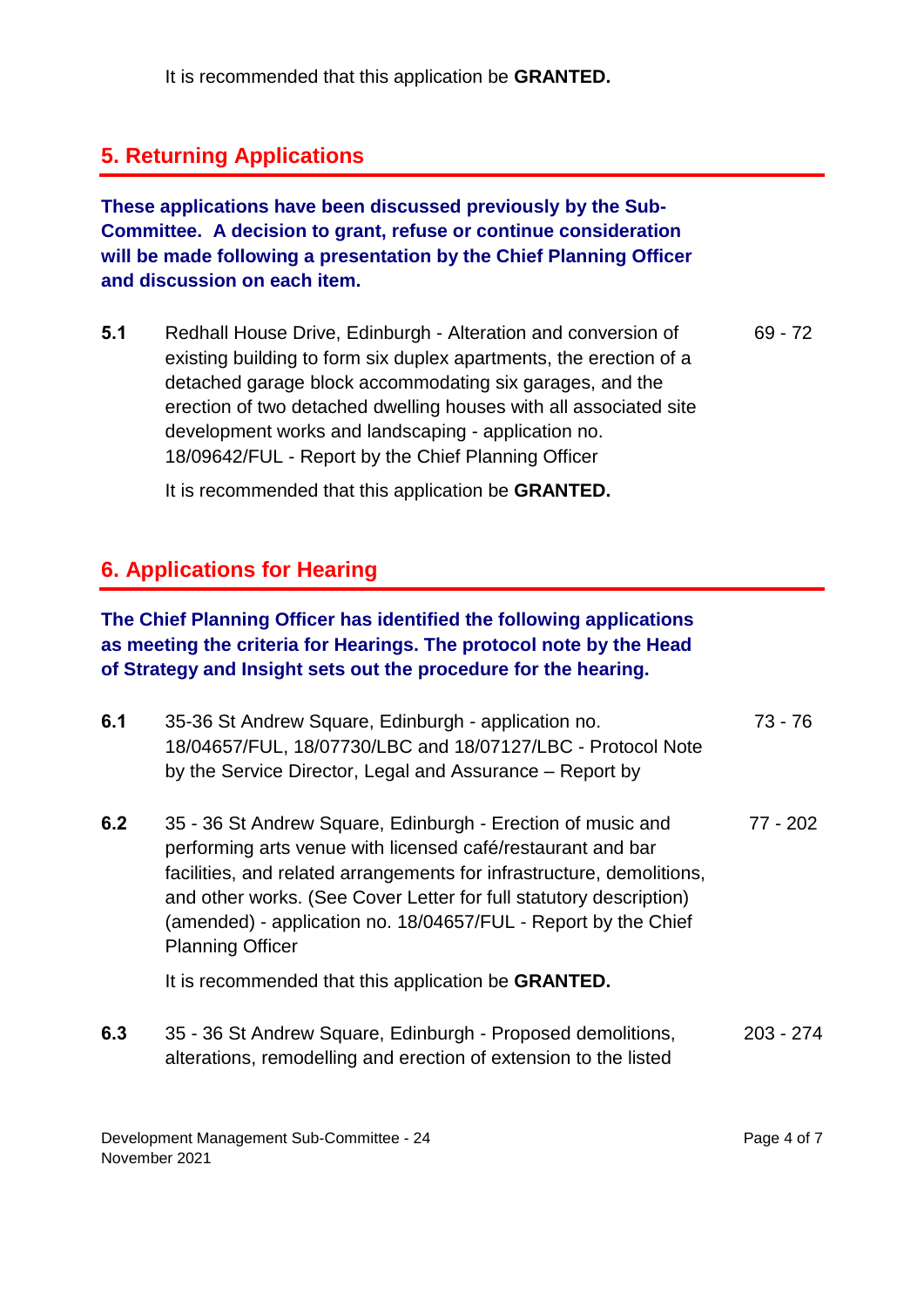building - application no. 18/07730/LBC - Report by the Chief Planning Officer

It is recommended that this application be **GRANTED.**

**6.4** 35 St Andrew Square, Edinburgh - Demolition of boundary wall, modern basement kitchen, rear extension, and outbuilding within existing rear garden, regrading of land, erection of new boundary features and public realm - application no. 18/07127/LBC - Report by the Chief Planning Officer 275 - 332

It is recommended that this application be **GRANTED.**

#### **7. Applications for Detailed Presentation**

**The Chief Planning Officer has identified the following applications for detailed presentation to the Sub-Committee. A decision to grant, refuse or continue consideration will be made following the presentation and discussion on each item.**

**7.1** None.

#### **8. Returning Applications Following Site Visit**

**These applications have been discussed at a previous meeting of the Sub-Committee and were continued to allow members to visit the sites. A decision to grant, refuse or continue consideration will be made following a presentation by the Chief Planning Officer and discussion on each item.**

**8.1** None.

#### **Service Director – Legal and Assurance**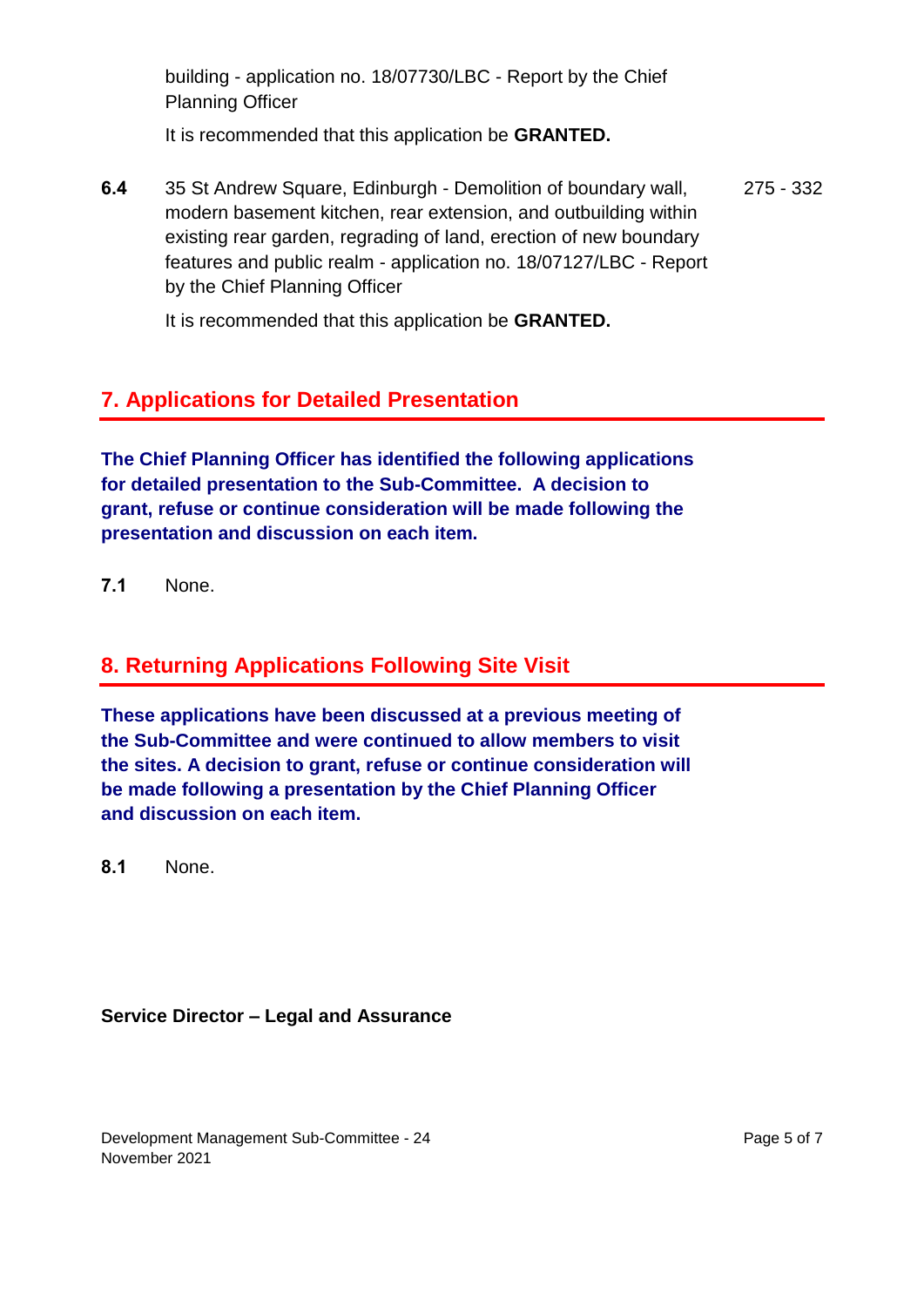#### **Committee Members**

Councillor Neil Gardiner (Convener), Councillor Maureen Child (Vice-Convener), Councillor Chas Booth, Councillor Lezley Marion Cameron, Councillor Denis Dixon, Councillor George Gordon, Councillor Max Mitchell, Councillor Joanna Mowat, Councillor Hal Osler, Councillor Cameron Rose and Councillor Alex Staniforth.

#### **Information about the Development Management Sub-Committee**

The Development Management Sub-Committee consists of 11 Councillors and is appointed by the City of Edinburgh Council. The meeting will be held by Teams and will be webcast live for viewing by members of the public.

#### **Further information**

If you have any questions about the agenda or meeting arrangements, please contact Jamie Macrae, Committee Services, City of Edinburgh Council, Business Centre 2.1, Waverley Court, 4 East Market Street, Edinburgh EH8 8BG, Tel 0131 529 4283 / 0131 529 4237, e-mail jamie.macrae@edinburgh.gov.uk / blair.ritchie@edinburgh.gov.uk

The agenda, minutes and public reports for this meeting and all the main Council committees can be viewed online by going to<https://democracy.edinburgh.gov.uk/>

#### **Webcasting of Council meetings**

Please note this meeting may be filmed for live and subsequent broadcast via the Council's internet site – at the start of the meeting the Convener will confirm if all or part of the meeting is being filmed.

The Council is a Data Controller under current Data Protection legislation. We broadcast Council meetings to fulfil our public task obligation to enable members of the public to observe the democratic process. Data collected during this webcast will be retained in accordance with the Council's published policy including, but not limited to, for the purpose of keeping historical records and making those records available via the Council's internet site.

Any information presented by individuals to the Council at a meeting, in a deputation or otherwise, in addition to forming part of a webcast that will be held as a historical record, will also be held and used by the Council in connection with the relevant matter until that matter is decided or otherwise resolved (including any potential appeals and